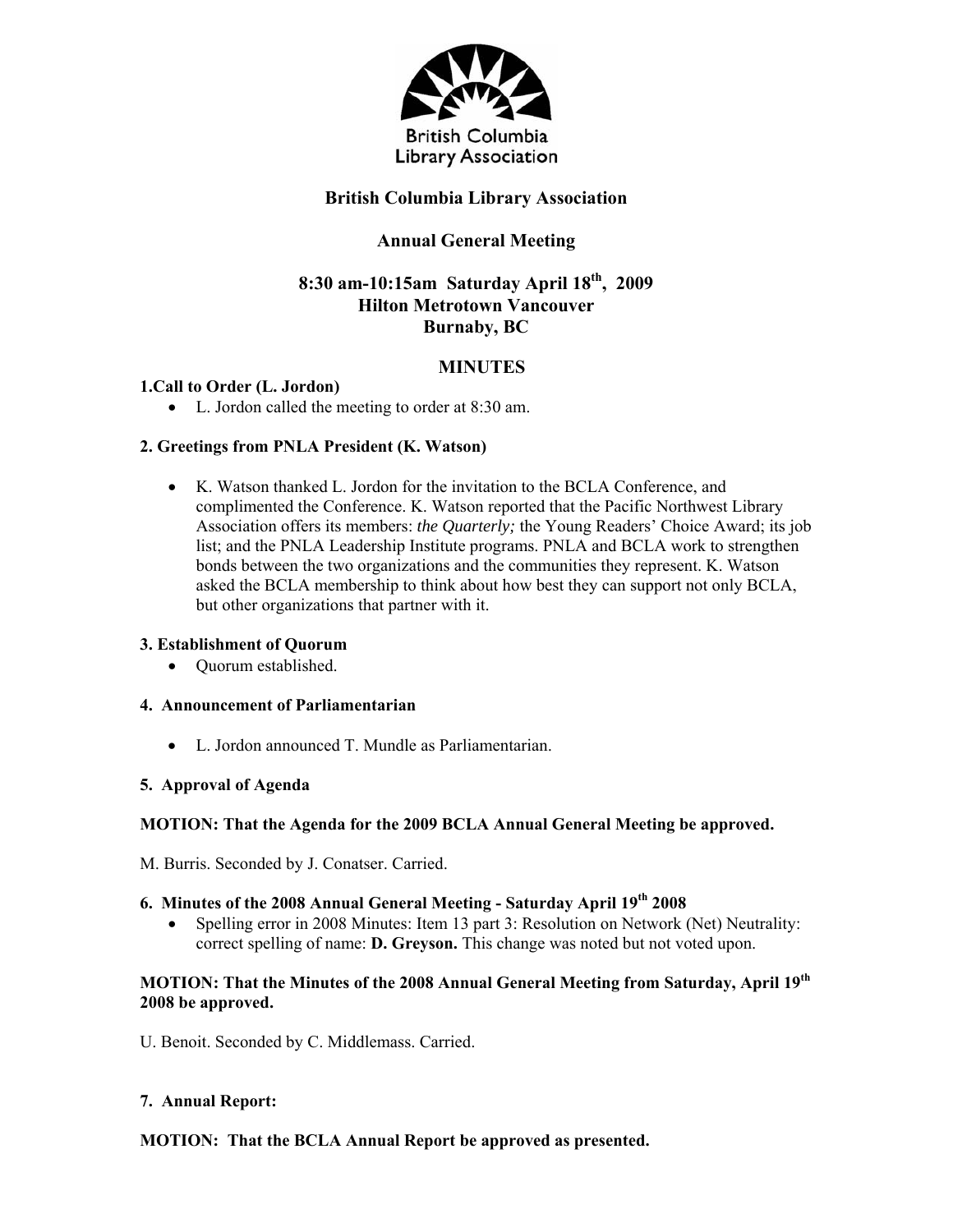C. Elder. Seconded by U. Benoit. Carried.

## **8. Membership Secretary's Report (S. Wong)**

Available as part of the Annual Report.

### **9. Treasurer's Report (S. Hall)**

### **MOTION: That the BCLA 2008 Financial Statements be approved.**

S. Hall. Seconded by U. Benoit. Carried.

**Highlights:** 

 2008 was a year with higher expenditures than revenue, which is unusual. Costs associated with hiring new Executive Director and costs for funding IFLA conference which did not make its budget were two extraordinary expenditures for 2008.

Note error on 2<sup>nd</sup> page of financial information, Statements of Operation and Changes in Fund Balances: …should read \$46,229

 Vancouver Fund is making no money this year, and so we will have no earnings from that source for 2009.

## **MOTION: To appoint the firm of Collins Barrow Chartered Accountants as Auditor for 2009/2010.**

S. Hall. Seconded by C. de Castell. Carried.

### **10. Resolutions Committee Report (D. Thomas) Highlights:**

## **MOTION: That the changes to the BCLA Constitution and Bylaws by approved as submitted, with changes to section 13.1 and 7.3.**

K. Cooley. Seconded by O. Ma. Carried.

- Questions: Why the changes to the duties of the officer? Answer: We have hired the Exec Director for the Association, who performs common functions. Those are outlined here. Much of the correspondence is done by the President, but this sentence reflects some operational correspondence done by the Executive Director. Also, the
- Sections 13.1 and 7.3 make conflicting statements about the ex-officio roles of the President and the Executive Director. Section 13.1 to be corrected to read: "The President and Executive Director are ex-officio members of every Committee." Section 7.3 is correct as it reads, "The President and Executive Director shall be members exofficio of every committee of the Association."

### **Resolutions:**

#### **1. Resolution on Free Speech BC's Election Act.**

BE IT RESOLVED that BCLA endorse the work of the Free to Speak Campaign on this issue;

BE IT FURTHER RESOLVED that BCLA take a public position against the provisions in the Election Act that restrict the ability of individuals and organizations to speak freely on matters of public interest;

BE IT FURTHER RESOLVED that BCLA write to Elections BC to inform them of the association's position.

#### **MOTION: That the body of the resolution be read into the minutes.**

- J. Davis. Seconded C. Johnson. Carried.
	- Discussion: Anyone advertising during an election campaign, unregistered, is subject to fines or possible jail time under the BC Election Act. This includes any individual or group, and it infringes on free speech.
	- Change to second sentence under point 2., Rationale: "…changes to the Election Act which among other things extended restrictions on 'advertising' during election campaigns to include individuals and groups…" to be changed to "…changes to the